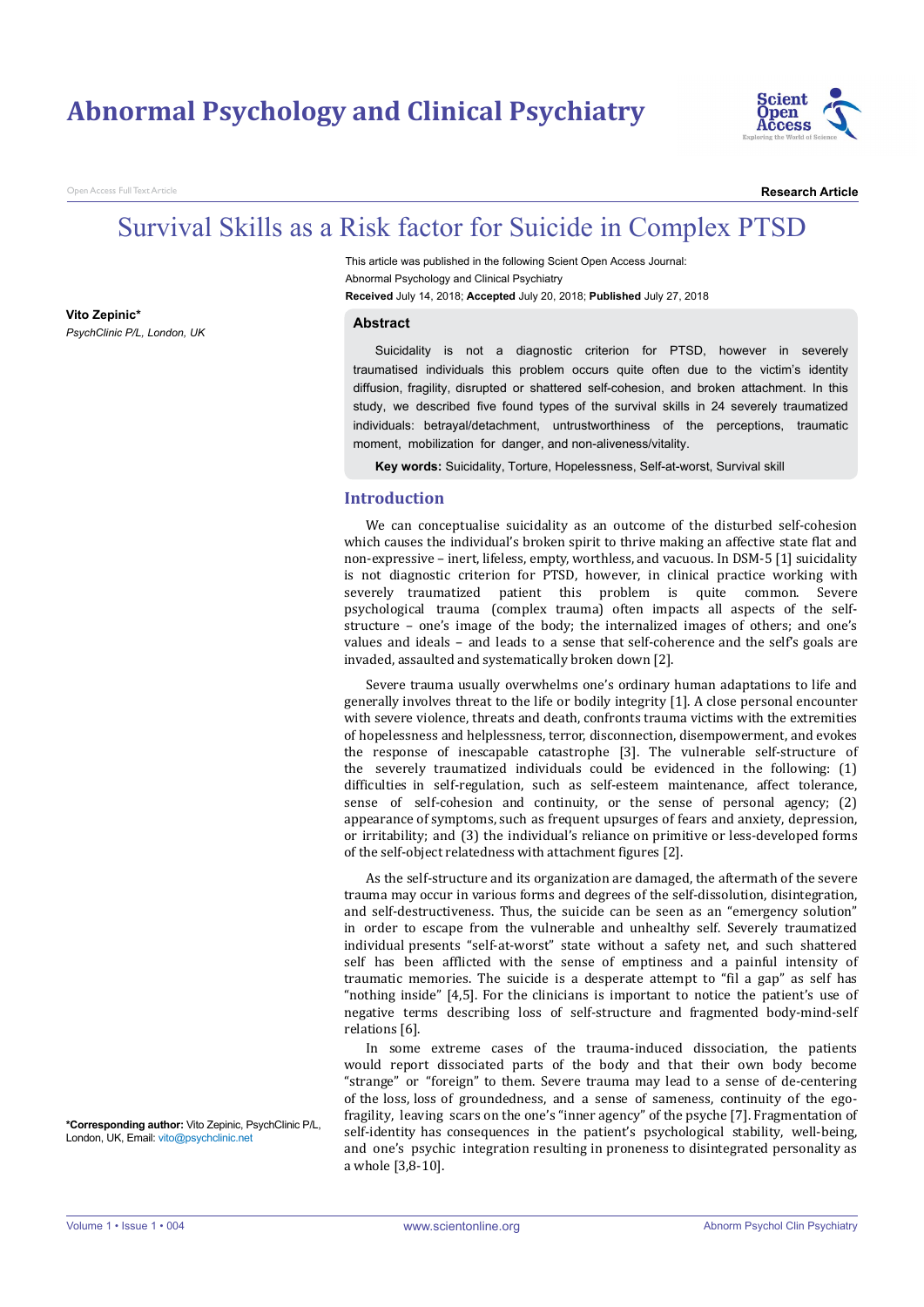## **Method**

## **Participants**

The study was conducted with 24 severely traumatized patients (six women and eighteen men prisoners of war during conflict in former Yugoslavia) considered as the treatment resistant following severity and complexity of their PTSD symptomatology. The group subjects mean age was 45 years (SD=8, range 24-66) and all of them have already been prescribed with medication due to the PTSD and/or other trauma-related disorders (depression, personality disorders, psychosis). Participants reported having no pre-trauma mental health issues. They reported medium duration of the time spent in prison was 1.3 years (range between 1-37 months), and 80% of the subjects reported having experience a mean of 18 different types of torture experience.

## **Measures**

All participants were screened by using the Structural Interview for DSM-IV-TR (SCID), translated and Standardized MMPI, Posttraumatic Stress Diagnostic Scale (PDS), Beck Depression Suicidal Ideation (DSI), and Torture Questionnaire. Clinical interviews and assessment had been made by the trained clinicians (clinical psychologists or registrars in psychiatry). This short article is focused on survival skills that have existed a long after the traumatic experience is over.

## **Procedure**

Clinical interviews and psychometric testing have focused attention on the personality disturbances (thoughts, emotions, and behaviour), distorted relationships and attachment with the others. In particular, we examined the levels of survival skills during the traumatic experience of torture with hypothesis that their existence at present time are a factor for treatment resistant condition of PTSD and a construct of the "self-at-worst" which might cause suicidal ideation, attempts, and/or self-harm.

Albeit the traumatic experience is over, due of being tortured, the severely traumatized individuals lost desire for aliveness and vitality with hostile and mistrustful attitudes towards the own self and others – chronic feeling of being on the edge [11]. The chronicity of the symptoms in complex trauma coexists with a high level of betrayal and destructive sense of value in ideas, ambitions and activity of daily living. The quality of reality drains from the "here-and-now" and suicide seems more realistic than living under persistent nightmares, flashbacks, and consciousness remains fixed upon it.

#### **Results**

The participant in this study reported eighteen different types of torture they have experienced. Among the psychological torture, the most evident has been a verbal abuse (100%), followed by witnessing torture (87%), threats of further torture (87%), threats to family (83%), threats to death (75%), rape**<sup>1</sup>** (54%), and isolation from other prisoners (50%). Among the physical torture, the most evident has been beating (96%), then forced standing (83%), being used as a labourer (72%), food deprivation (62%), water deprivation (54%), and burning by cigarettes (46%).

**<sup>1</sup>**Among six women included in the study, five of them reported being raped. However, among male prisoners eight of them also reported of being raped describing profound guilt and shame regarding this matter. All of raped men stated that they had never talked to anyone of their family or close friends about this traumatic experience.

Across the reported type of torture there were significant differences between the genders:

- Males had mostly been exposed to physical torture (beating) accompanied with a verbal abuse, had been used as a labourer, were injured, or exposed to food, water and sleep deprivation, forced to witness torture of others, saw injured or killed person:
- Females had mostly been pulled by hair (100%), were exposed to the sexual assault, traumatic news about a family member, threatened to further rape, or had been interrogated about husband or male family member. Women also spent much less time imprisoned (maximum reported was 2 ½ months).

There were 17 (71%) of the participants who reported thoughts (ideation) of committing suicide during their imprisonment (100% of female reported this), but no suicidal attempt was reported due to the constant surveillance by their captors. However, 8 out of 17 participants reported at least one post-trauma suicidal attempt because they feel hopeless and their life is meaningless.

All of participants reported some kind of survival skill from traumatic past being brought into "here-and-now" circumstances, which has caused clinically significant impairment in their social, occupational, emotional and other areas of daily functioning. We summarized survival skills into five main groups:

- Persistence of the betrayal/detachment;
- Persistence of untrustworthiness of perceptions:
- Persistence of the traumatic moment;
- Persistence of the mobilization for a danger; and
- Persistence of the non-aliveness/vitality.

## **Persistence of the Betrayal/Detachment**

Severe trauma can induce destruction of desire, loss of faith, unwillingness to thrive and have a future [12]. Betrayal of "what is right?" is particularly destructive to a sense of victim's selfcontinuity, of values and ideals, ambitions, and activities. In such circumstances when some major ideals have been betrayed, the trustworthiness of every external idea or inner cohesion comes into the question. The loss of self-values and self-respect, as well as respect of the entire outer world, delivers a loss or lack of energy and motives for living. Alienation from valued images of relatedness, attachment and togetherness may contribute to the fact that life existence is without of any value. Safe and nonviolent attachments to others become virtually impossible for a severely traumatized individual. Among 24 participants in this study, 16 of them (66.7%) reported being disturbed in areas of attachment and relatedness.

The persistence of betrayal/detachment survival skill is characterised by chronic condition of the hopelessness and social withdrawal. The trauma victim is kept deeply inside – superficially preoccupied with the own failure and condition that "no hope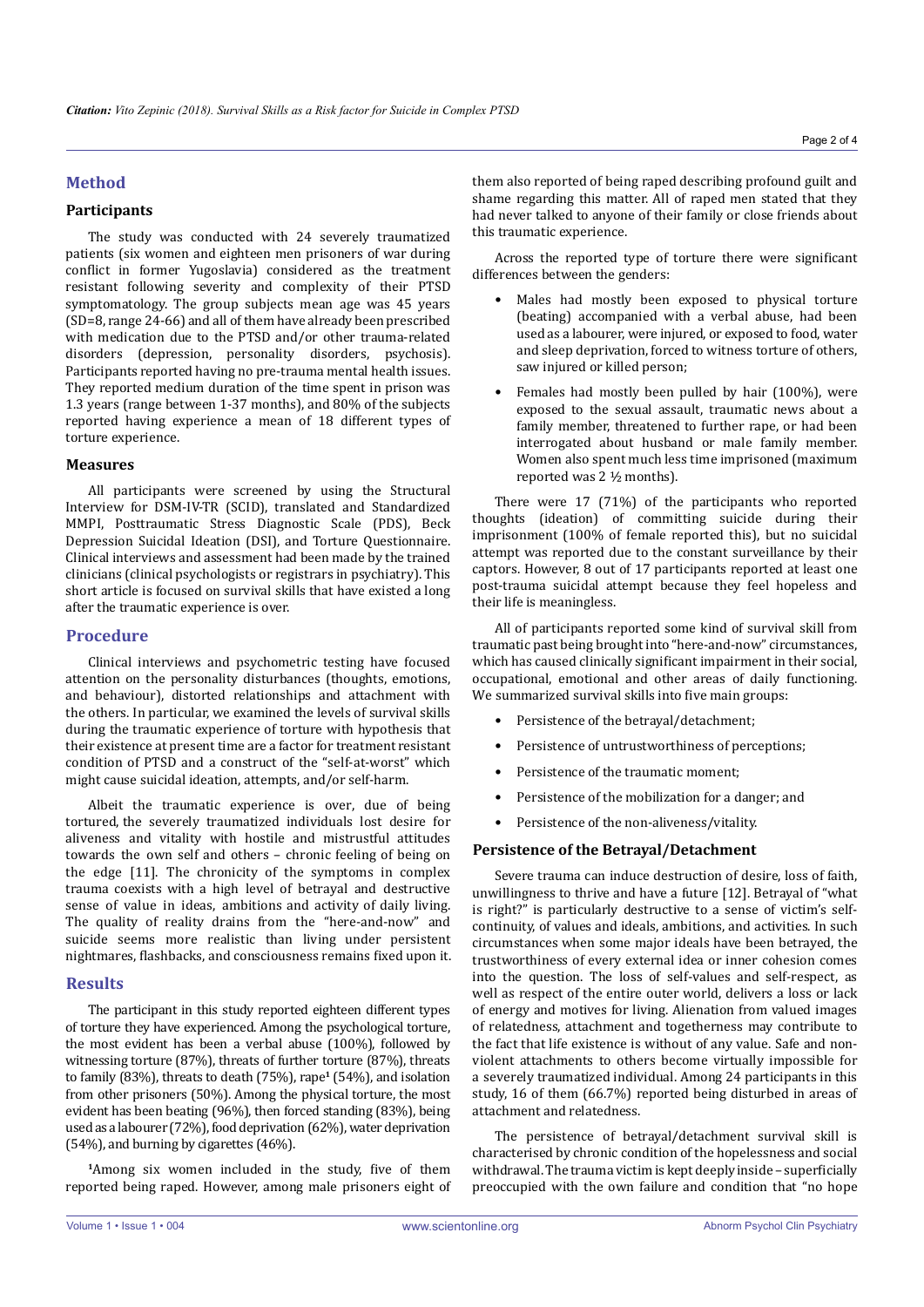and cannot be changed", as patient usually says. More often, such "no hopes" merely externalise the inner impulses that lead to the entire disappointment with the self and others. Their "reality" is an unfortunate experience in the past ("here-and-then") which has been more influential than the current normal circumstances in life. Similarly, preoccupation with failures in the past urges the suicidal thoughts – with or without attempt – point pervasive hopelessness even if patient presents a façade of optimism [12]. A general lack of initiative (motives) is an indication that the trauma victim is in deep unfortunate condition; his insight is very painful bringing despair, unwillingness and discouragement to go through the hardship of again working through a new problem.

### **Persistence of Untrustworthiness of Perceptions**

Severe trauma strikes the most basic functions of the trauma victim, including his perceptions and judgment. Among the participants, 11 or 45% of them reported characteristics of the untrustworthiness in own perceptions, and three of the trauma victims reported significant alteration of the self-awareness (dissociative state) and confusion about self-identity. In clinical practice, it is common that extremely horrible experience attacks the basic mental state of intention, anticipation, and perception. The cumulative effect of severe, prolonged or repeated attacks on mental function is to undermine the trauma survivor's trust in own perception, making confusing existence and reality of the objects or events [12-16].

Because of extreme stress experience in the past, the hypervigilance is a rational response and everything must be checked to be sure that it is what it appears to be, leading the individual to the obsessive-compulsive state of mind. Some loss of the trustworthiness of own perceptions may be also purely physiological (due to physical injury during traumatic experience), dissociative, or a result of the patient's inability to filter out trivial or harmless sensations from the reality [17,18]. This could be a result of the consistently suppressed emotions and thoughts about the danger making the trauma survivor's post-trauma time and day-to-day functioning miserable, and in limbo.

In essence, this condition is characterised by the self-outside relationship with the patient's subjective state of unreality in which there is a feeling of estrangement, either perception of the own self or the external environment. Untrustworthiness is essential features in a form of detachment or estrangement from own self. This condition is characterised by unpleasant state of disturbed perception in which external objects or parts of one's body are experienced as changed in their quality, remote or automatized. However, clinical examination reveals that the patient's reality is intact but severely traumatized individual is unable to overcome it.

## **Persistence of Traumatic Moment**

Trauma survivor is unaware (unconscious) about the trauma moments imprinted into memory system during the traumatic experience. As long as the traumatic moment persists as a reliable nightmare, consciousness remains fixed upon it. The experimental quality of reality drains from "here-and-now" circumstances finding often suicide or self-harm as better "solution" than to continue with dysfunctional state. This is an aspect of the detachment of the trauma survivor from the post-trauma life and

it is intimately connected with the persistence of an emotional numbness developed during the traumatic experience.

Traumatic memories are not narrative but rather it is an experience which co-occurs either as a full sensory replay of traumatic event(s) in dreams or flashbacks with all things seen, smelled, and felt intact and present, or as disconnected fragments [12,15,19,20]. These fragments could appear as an inexplicable rage, terror, or disconnected body states and sensations; sensations of the suffocation in war-prison cell or being tumbled over and over by rushing toward a shelter – but without any memory of either a cell or a shelter. In other instances, the memories of facts may be separately preserved without any emotions, meaning or sensory content. The severely traumatized individual is often able to give an utterly blind statement of a fact slipped into another context. Such context is in fact relived and not remembered as the trauma victim loses authority over his memories imprinted during traumatic experience.

## **Persistence of Mobilization for Danger**

Vigilance, the mental and physical preparation for the attack is the most disturbing trauma-survivor's behaviour which invades everyday life so profoundly. One of our patients reported that since his release from war-prison, he has always slept in a room corner opposite the door "expecting that the perpetrator could enter the room any time". The patient appeared with self-defensive responsiveness and for him there was no place to completely shed vigilance. The sound of door-lock in any other room created an explosion of his uncontrollable fear and he would immediately hit to the ground floor unaware of his automatic reaction. The most evident sign of the vigilance was the patient's intolerance to having anyone come unannounced from behind. Exposed to the continuous threats of danger, the trauma survivor remains mobilized for his survival skills indefinitely without having physical calm or comfort.

Over the time, the trauma survivor's body may appear in developing various somatoform symptoms associated to the original trauma experience (pain on different body parts, tremors, chocking sensations, rapid heartbeat, gastrointestinal disturbances, or sexual impotence). Some severely traumatized individuals may become so accustomed to their vigilance that they categorically deny the connection between bodily symptoms and the nature of trauma in which these symptoms had been formed [13,15,21,22]. Persistence of expectations for danger is inescapable terror, without the possibility to make any future plan, but rather lay focus on the "now-moment", as it was during the traumatic experience in order to survive.

## **Persistence of Non-Aliveness/Vitality**

When trauma survival loses all sense of meaningful personal narrative, he then develops some contaminated identity or punishing identity. Dysfunctional sense of aliveness/ vitality is driven by the unconscious needs and wishes from the past, which play a greater role on the traumatized individual than the present time. Pathological forms of the aliveness/vitality are identified by the disturbances or alterations in the normally<br>integrative functions of the memory, identity, or functions of the memory, identity, consciousness. In essence, these pathological forms represent one's failure to integrate aspects of the perception, memory, identity, and consciousness into the present time, showing "feelings of strangeness", or